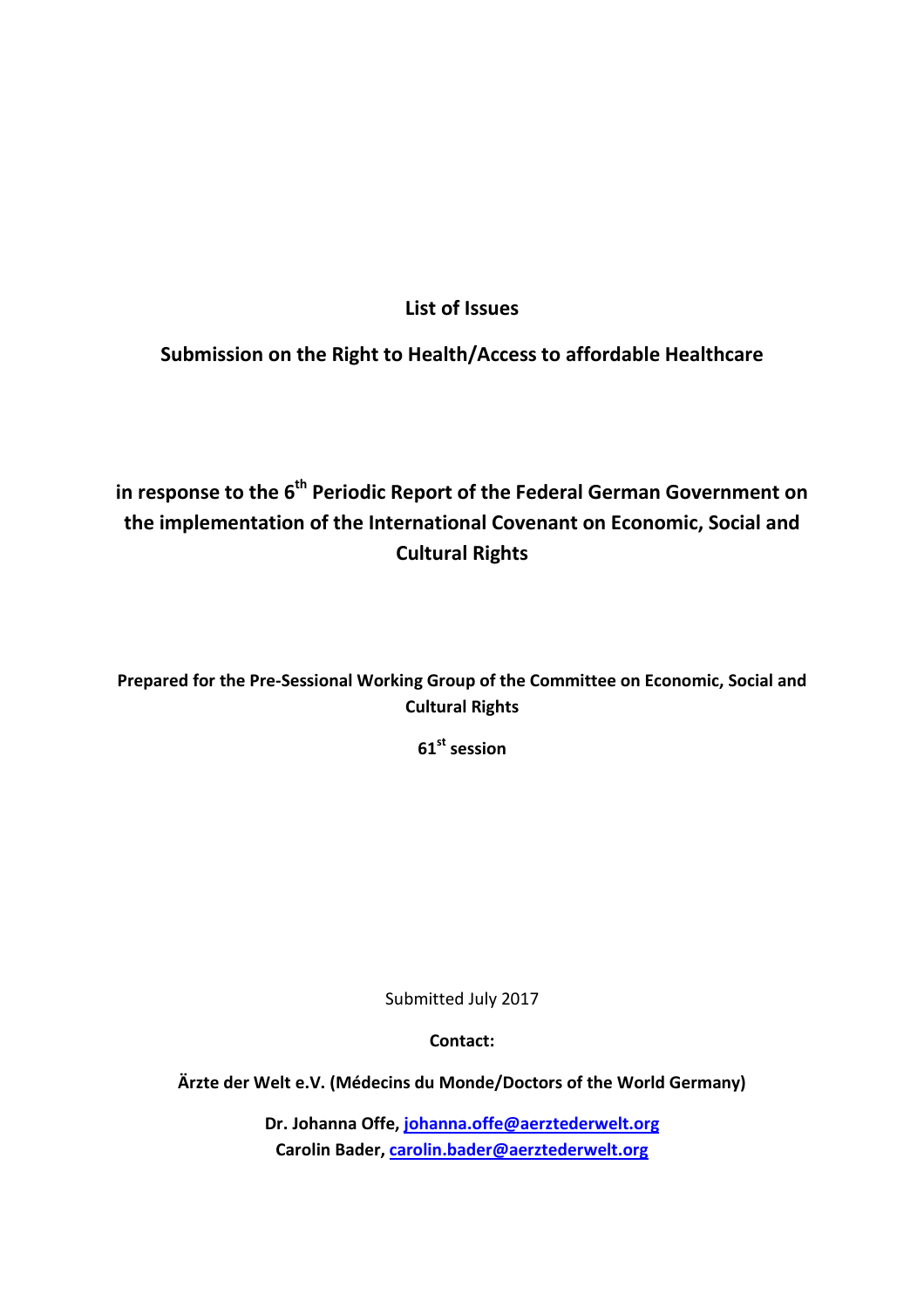# **Editorial Group**

- Dr. Johanna Offe, Ärzte der Welt e.V. (Médecins du Monde/Doctors of the World Germany)
- Dr. Anja Dieterich, Diakonie Deutschland Evangelischer Bundesverband, Evangelisches Werk für Diakonie und Entwicklung e.V.
- Dr. Kayvan Bozorgmehr, Heidelberg University
- Prof. Dr. Gerhard Trabert, Verein Armut und Gesundheit in Deutschland e.V.

#### **Submitted by the following organisations and individual researchers/doctors**

- Ärzte der Welt e.V. (Médecins du Monde/Doctors of the World Germany)
- Aktionsbündnis gegen AIDS (Action against AIDS Germany)
- Ambulante Hilfe e.V.
- Berliner Aids Hilfe e.V.
- Berliner Stadtmission Ambulant Clinic Berlin
- Dr. Kayvan Bozorgmehr, Heidelberg University
- Thomas Buhk, MD, Infectious Disease Specialist, Infektionsmedizinisches Centrum Hamburg
- Bundesweite Arbeitsgemeinschaft Psychosozialer Zentren für Flüchtlinge und Folteropfer – BafF e.V. (German Association of Psychosocial Centres for Refugees and Victims of Torture)
- Der Paritätische Gesamtverband
- Deutsche AIDS-Hilfe e.V.
- Diakonie Deutschland Evangelischer Bundesverband, Evangelisches Werk für Diakonie und Entwicklung e.V.
- Evangelische Auslandsberatung e.V., Hamburg
- Familienplanungszentrum Berlin BALANCE e.V. (Family Planning Centre Berlin)
- hoffnungsorte hamburg/Verein Stadtmission Hamburg
- IBIS Interkulturelle Arbeitsstelle für Forschung, Dokumentation, Bildung und Beratung e.V. (Intercultural Centre for research, documentation, education and counselling)
- Kampagne von Medibüros/Medinetzen Gesundheit für Geflüchtete (Health for Refugees)
- Dr. Michael Knipper, Culture, Migration and Global Health, Institute of the History of Medicine, Justus Liebig University Giessen
- Medibüro Berlin Netzwerk für das Recht auf Gesundheitsversorgung aller Migrant\*innen (Network for the Right of All Migrants to Medical Care)
- Medical Mission Institute
- MediNetz Bielefeld
- MediNetz Bonn e.V., Medizinische Beratungs- und Vermittlungsstelle für Flüchtlinge
- MediNetz Bremen
- Medinetz Essen e.V., Medizinische Flüchtlingshilfe
- Medinetz Freiburg e.V.
- Medinetz Göttingen solidarity with migrants e.V.!
- Medinetz Hannover e.V.
- MediNetz Magdeburg e.V.
- Medinetz Mainz e.V.
- MediNetz Rhein-Neckar e.V.
- Medinetz Rostock
- Medinetz Ulm e.V.
- MediNetz Würzburg e.V.
- Medizin Hilft e.V.
- Medizinische Flüchtlingshilfe Nürnberg , Verein Grenzenlos e.V.
- Medizinische Hilfe Solingen
- Ökumenische Fördergemeinschaft Ludwigshafen GmbH
- Praxis ohne Grenzen Remscheid e.V.
- Praxis ohne Grenzen Region Bad Segeberg e.V.
- Prof. Dr. Oliver Razum, Dean, Head of Department of Epidemiology & International Public Health, School of Public Health, Bielefeld University
- S.I.G.N.A.L. e.V., Intervention in der Gesundheitsversorgung bei häuslicher und sexualisierter Gewalt (Intervention in health care against domestic and sexual violence)
- STAY! Medinetz/STAY! Düsseldorfer Flüchtlingsinitiative e.V.
- Ver.di United Services Union, Division: Health, Social Services, Welfare and Churches
- Verein Armut und Gesundheit in Deutschland e.V.
- Verein demokratischer Ärztinnen und Ärzte (Association of Democratic Doctors)
- Verein demokratischer Pharmazeutinnen und Pharmazeuten (Association of Democratic Pharmacists)
- Bundesvertretung der Medizinstudierenden in Deutschland e.V. (German Medical Students' Association) for the part on asylum seekers and undocumented migrants.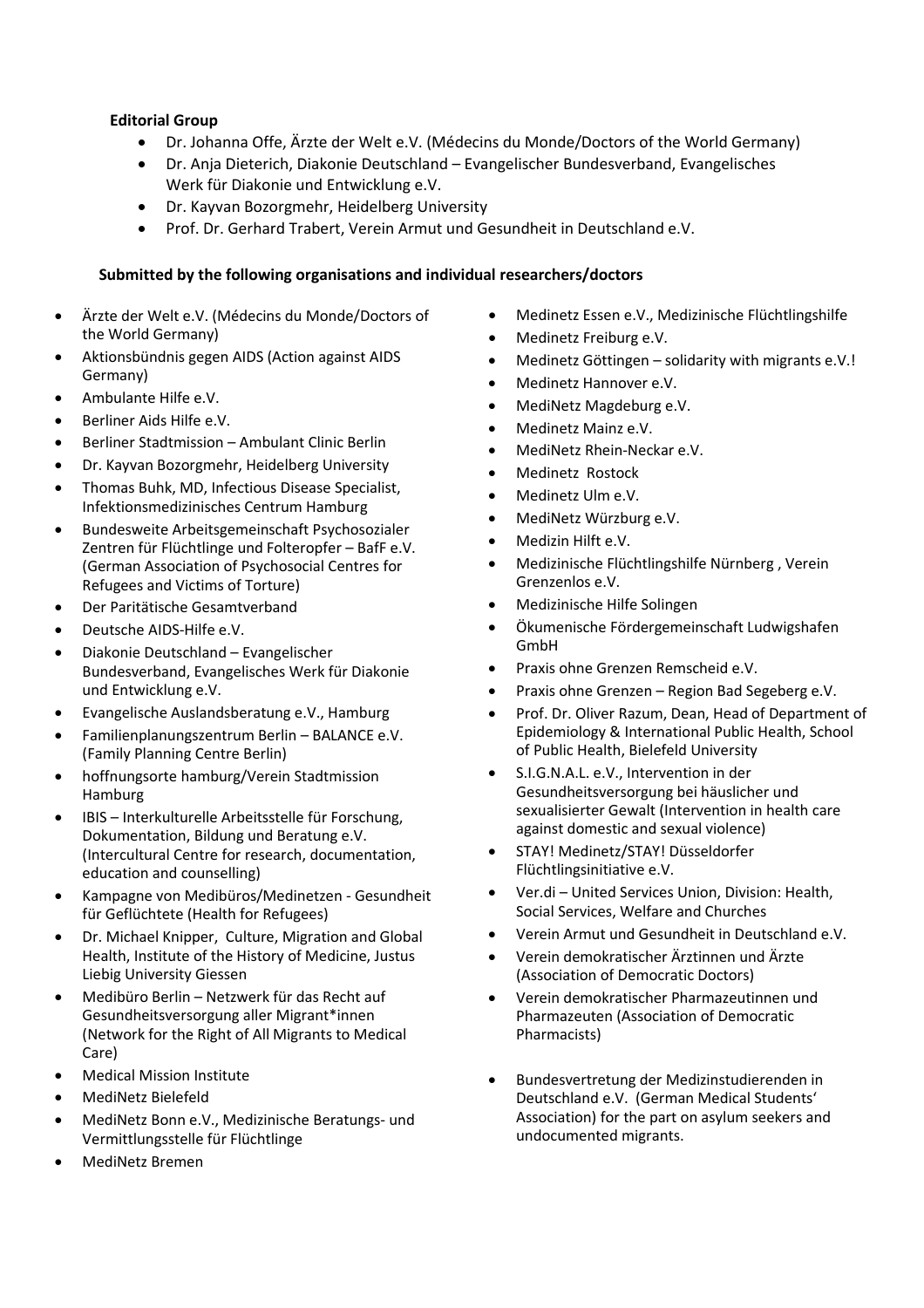## General remark:

Germany has a highly developed healthcare system. The vast majority of the population is covered by statutory or private health insurance; some groups are covered through the social service department. In the 6<sup>th</sup> Periodic Report to the committee on Economic, Social and Cultural rights, German Government states: "People in Germany can rely on a high-quality system of medical care." Several groups of people in Germany are, however, by law or in practice excluded from coverage mechanisms and, thus, do not have access to affordable healthcare due to high out-of-pocket payments in case of lack of insurance coverage:

## EU citizens

In December 2015, 4.1 million citizens from other EU countries resided in Germany. Citizens from other EU countries without formal employment in Germany do not have access to healthcare if they cannot prove their insurance in their country of origin. A recent law (from 22.12.2016, enacted since 1.1.2017) has worsened the situation (retrogression), as it excludes certain groups of EU citizens (from new EU member states, less than five years in the country, unemployed, without financial means or acquiring their residence permit through their children) from social services, including (even emergency) healthcare coverage, even if they are legally residing in Germany. Only if they show willingness to leave the country are they provided with "transitional money" – a sum below the subsistence level – for a maximum of four weeks.

## **Questions:**

Please provide information on the implementation and impact of the recent law excluding some groups of EU citizens from access to social services, including healthcare, if they are not willing to return to their country of origin.

Please also indicate which steps are taken by the state party to ensure access to affordable healthcare for citizens from other EU countries residing in Germany.

# Asylum seekers

For the first 15 months of their stay in Germany, the entitlement of asylum seekers to healthcare is by law restricted to acute illnesses and pain (Act on Benefits for Asylum Applicants, ABAA §4(1)) and can only by (often complicated and lengthy) individual case decisions be extended to other essential healthcare services - without an explicit catalogue defining what these services include (§6 ABAA). While the state party considers this level "appropriate" in its  $6<sup>th</sup>$  Periodic Report (p. 10), these entitlements are considerably lower than the catalogue of minimum services of the statutory health insurance which is in the law defined as sufficient, adequate and according to the scientific state of the art. A recent study (Bozorgmehr, Razum 2015) has shown that the cost of restricting access to healthcare for asylum seekers is ultimately higher than granting regular access to care.

Furthermore, the lack of a clear catalogue combined with the decentralized responsibility for individual case decisions allows for substantial subjective interpretation of the ABAA by local authorities who are not medically trained. This becomes even more problematic since the recent reform of the asylum law defined that asylum seekers from certain countries with a "low probability